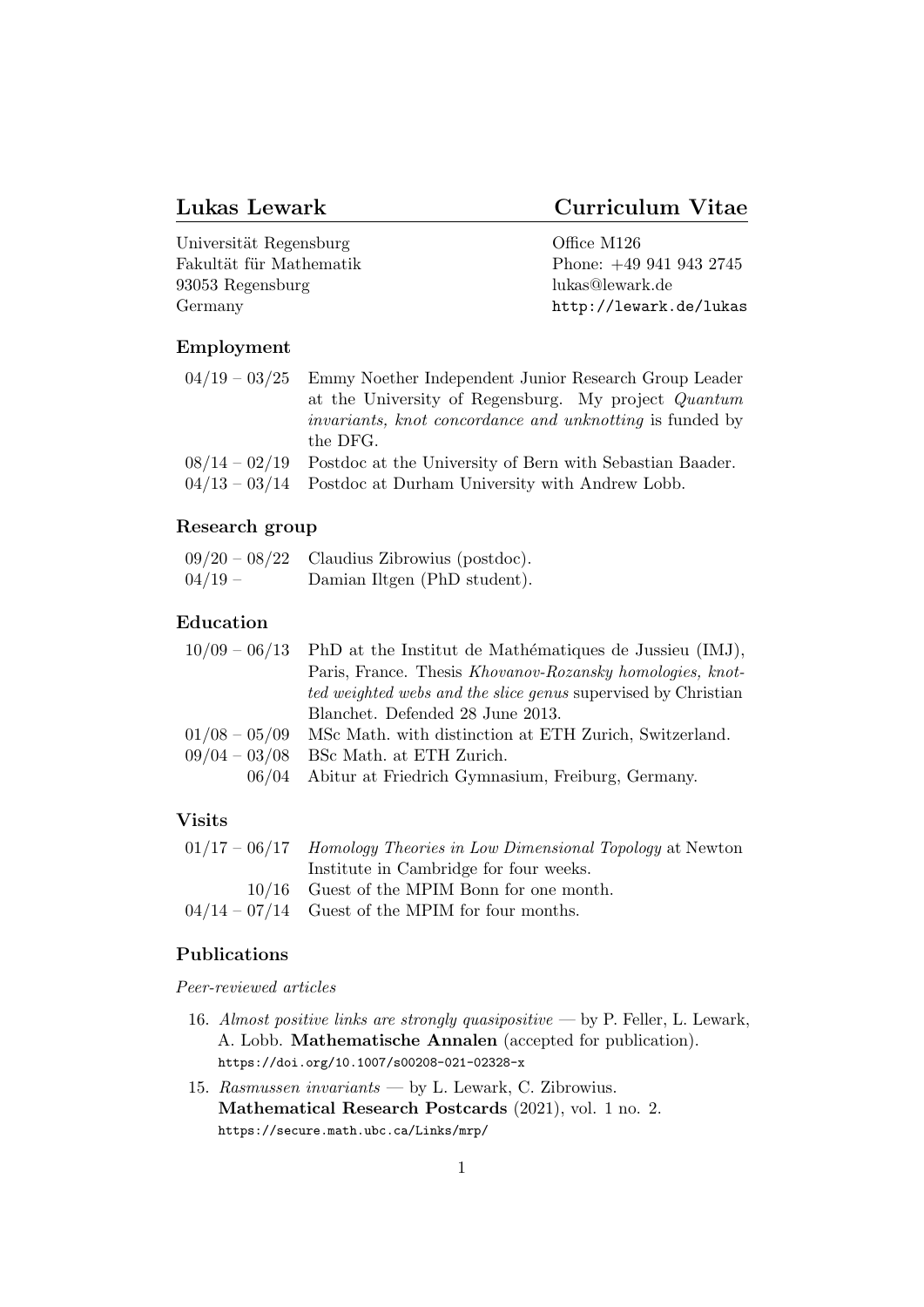- 14. [Homotopy ribbon concordance, Blanchfield pairings, and twisted Alexan-](http://arxiv.org/abs/2007.15289)der polynomials [— by S. Friedl, T. Kitayama, L. Lewark, M. Nagel,](http://arxiv.org/abs/2007.15289) M. Powell. [Canadian Journal of Mathematics](http://arxiv.org/abs/2007.15289) (accepted for publication). [https://doi.org/10.4153/S0008414X21000183](http://arxiv.org/abs/2007.15289)
- 13. Untwisting 3-strand torus knots  [by S. Baader, I. Banfield, L. Lewark.](http://dx.doi.org/10.1112/blms.12335) [Bulletin of the London Mathematical Society](http://dx.doi.org/10.1112/blms.12335) 52 (2020), no. 3, pp. 429–436. <http://dx.doi.org/10.1112/blms.12335>
- 12. [Average four-genus of two-bridge knots](http://arxiv.org/abs/1902.05721) by S. Baader, A. Kjuchukova, [L. Lewark, F. Misev, A. Ray.](http://arxiv.org/abs/1902.05721) Proceedings of the AMS (accepted for publication). [https://doi.org/10.1090/proc/14784](http://arxiv.org/abs/1902.05721)
- 11. [Upsilon-like concordance invariants from](https://doi.org/10.2140/gt.2019.23.745)  $\mathfrak{sl}_n$  knot cohomology by L. Lewark, A. Lobb. Geometry & Topology [23 \(2019\), no. 2, pp. 745–](https://doi.org/10.2140/gt.2019.23.745) 780. <https://doi.org/10.2140/gt.2019.23.745>
- 10. Checkerboard graph monodromies  [by S. Baader, L. Lewark, L. Liechti.](https://doi.org/10.4171/LEM/64-1/2-3) L'Enseignement Mathématique  $64$  (2018), no. 2, pp. 65–88. <https://doi.org/10.4171/LEM/64-1/2-3>
- 9. [On calculating the slice genera of 11- and 12-crossing knots](https://doi.org/10.1080/10586458.2017.1353453)  $-$  by L. Lewark, D. McCoy. [Experimental Mathematics](https://doi.org/10.1080/10586458.2017.1353453) 28 (2019), no. 1, pp. 81–94. <https://doi.org/10.1080/10586458.2017.1353453>
- 8. [On classical upper bounds for slice genera](http://doi.org/10.1007/s00029-018-0435-x) by P. Feller, L. Lewark. Selecta Mathematica [24 \(2018\), no. 5, pp. 4885–4916.](http://doi.org/10.1007/s00029-018-0435-x) <http://doi.org/10.1007/s00029-018-0435-x>
- 7. [Khovanov width and dealternation number of positive braid links](https://dx.doi.org/10.4310/MRL.2019.v26.n3.a1)  $-$  by [S. Baader, P. Feller, L. Lewark, R. Zentner.](https://dx.doi.org/10.4310/MRL.2019.v26.n3.a1) Mathematical Research Letters [26 \(2019\), no. 3, pp. 627–641.](https://dx.doi.org/10.4310/MRL.2019.v26.n3.a1) <https://dx.doi.org/10.4310/MRL.2019.v26.n3.a1>
- 6. On the topological  $4$ -genus of torus knots by S. Baader, P. Feller, L. Lewark, L. Liechti. [Transactions of the AMS](https://doi.org/10.1090/tran/7051) 370 (2018), no. 4, pp. 2639–2656. <https://doi.org/10.1090/tran/7051>
- 5. The stable  $4$ -genus of alternating knots by S. Baader, L. Lewark. [Asian Journal of Mathematics](https://doi.org/10.4310/AJM.2017.v21.n6.a8) 21 (2017), no. 6, pp. 1183–1190. <https://doi.org/10.4310/AJM.2017.v21.n6.a8>
- 4. [New quantum obstructions to sliceness](https://doi.org/10.1112/plms/pdv068) by L. Lewark, A. Lobb. Proceedings of the LMS [11 \(2016\), no. 1, pp. 81–114.](https://doi.org/10.1112/plms/pdv068) <https://doi.org/10.1112/plms/pdv068>
- 3. On stable  $\mathfrak{sl}_3$ -homology of torus knots  [by E. Gorsky, L. Lewark.](https://doi.org/10.1080/10586458.2014.963746) [Experimental Mathematics](https://doi.org/10.1080/10586458.2014.963746) 24 (2015), no. 2, pp. 162–174. <https://doi.org/10.1080/10586458.2014.963746>
- 2. [Rasmussen's spectral sequences and the](http://dx.doi.org/10.1016/j.aim.2014.04.003)  $\mathfrak{sl}_N$ -concordance invariants by L. Lewark. [Advances in Mathematics](http://dx.doi.org/10.1016/j.aim.2014.04.003) 260C (2014), pp. 59–83. [https://doi.org/10.1016/j.aim.2014.04.003](http://dx.doi.org/10.1016/j.aim.2014.04.003)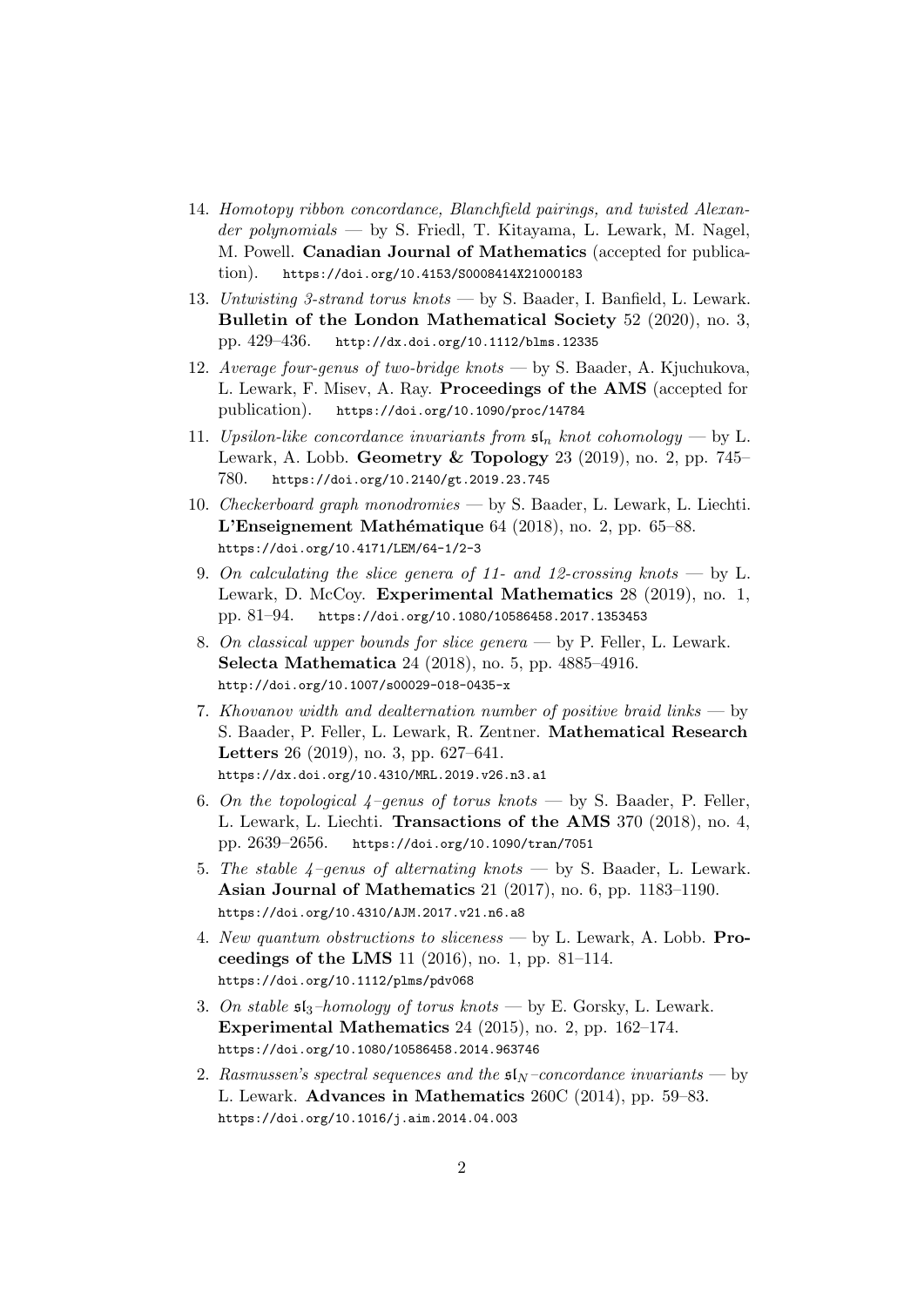1.  $\mathfrak{sl}_3$ -foam homology calculations — by L. Lewark. [Algebraic & Geometric Topology](http://msp.org/agt/2013/13-6/p20.xhtml) 13 (2013), no. 6, pp. 3661–3686. [https://doi.org/10.2140/agt.2013.13.3661](http://msp.org/agt/2013/13-6/p20.xhtml)

### Preprints

- 1. [Balanced algebraic unknotting, linking forms, and surfaces in three- and](http://arxiv.org/abs/1905.08305)  $four-space \longrightarrow by P. Feller, L. Lewark.$  [https://arxiv.org/abs/1905.08305](http://arxiv.org/abs/1905.08305)
- 2. [Khovanov homology and rational unknotting](http://arxiv.org/abs/2110.15107) by  $D$ . Iltgen, L. Lewark, L. Marino. [https://arxiv.org/abs/2110.15107](http://arxiv.org/abs/2110.15107)
- 3. Squeezed Knots  [by P. Feller, L. Lewark, A. Lobb.](http://arxiv.org/abs/2202.12289) [https://arxiv.org/abs/2202.12289](http://arxiv.org/abs/2202.12289)
- 4. [On the values taken by slice torus invariants](http://arxiv.org/abs/2202.13818) by P. Feller, L. Lewark, A. Lobb. [https://arxiv.org/abs/2202.13818](http://arxiv.org/abs/2202.13818)
- 5. [Quasipositivity and braid index of pretzel knots](http://arxiv.org/abs/2205.05347 ) by L. Lewark. [https://arxiv.org/abs/2205.05347](http://arxiv.org/abs/2205.05347 )

# Teaching

Courses

- 2020 Analysis III for Physicists, Regensburg.
- 2019 Knot Theory, mathematics bachelor/master, Regensburg.
- 2018 Algebraic Topology, mathematics master, Bern.
- 2017 Mathematics, first-year biology, Bern.
- 2017 Seminar Quadratic Forms in Topology, mathematics master, Bern.
- 2016 Topology, mathematics bachelor/master, Bern.
- 2015 Graph Theory mathematics bachelor/master, Bern.
- 2013 Mathematics ("MM2"), first-year mathematics, IMJ, co-taught with two other lecturers.

Supervision

- 2021 Master thesis Determining the Seifert genus via the Heegaard Floer tangle invariant HFT by Benedikt Aubeck (co-supervised with Claudius Zibrowius), in Regensburg.
- 2019 Master thesis Khovanov homology and the unknotting number by Laura Marino, in Regensburg.
- '18 '19 Master thesis On the Slice Genus of Twist Knots by Damian Iltgen, in Bern.
- $16 18$  Bachelor theses A Different Approach to Alternating Knots by Nafie Tairi, Small Cancellation Theory by Claire Gürtler, Forbidden minors of partial 3-trees by Marc Trautmann, all in Bern.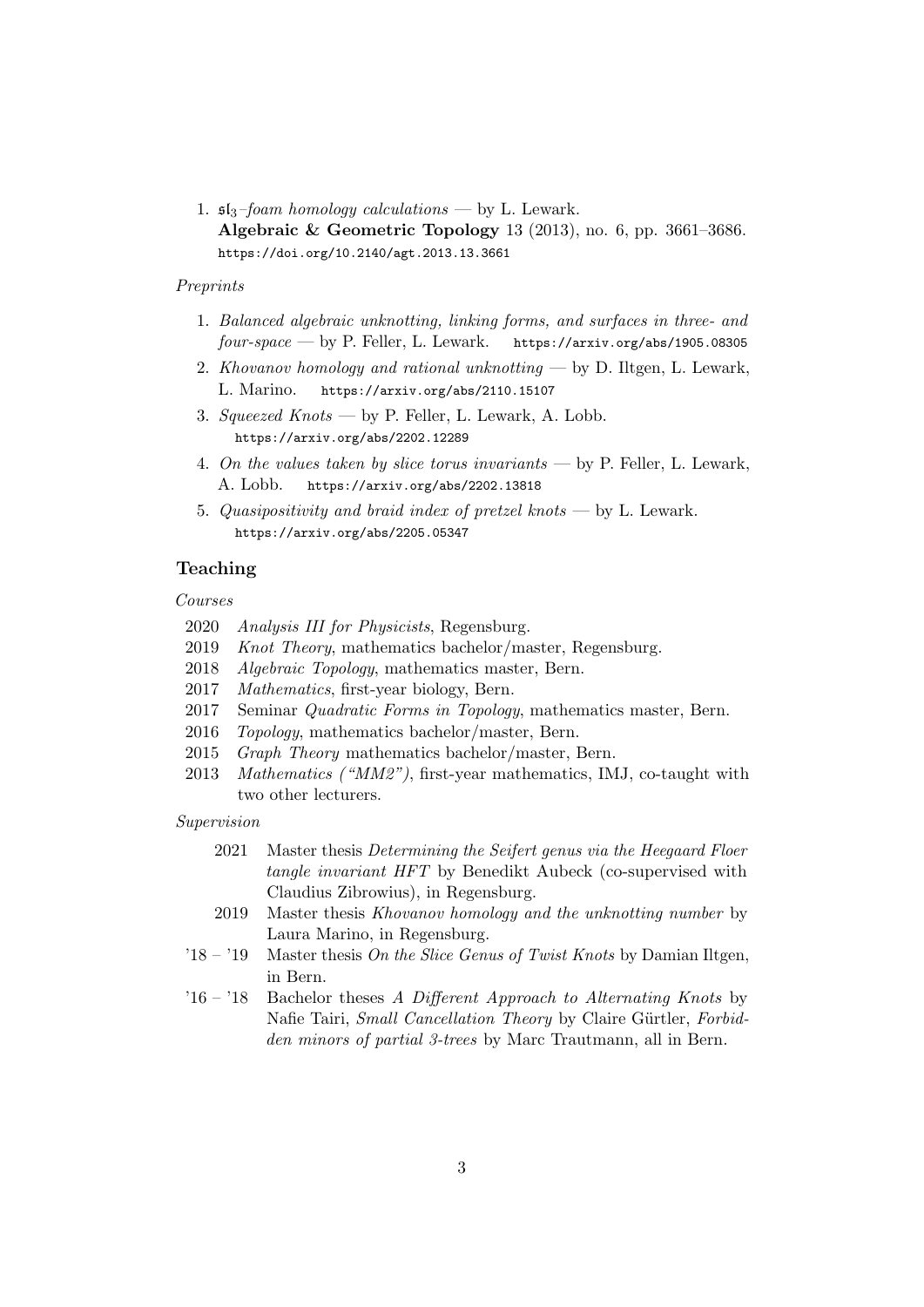#### Further teaching

- 2020 Reading course on Khovanov homology.
- '16 '18 One-week introductory courses for first-years (3 times, Bern).
- '10 '11 One-week repetition courses for first-years (twice, ETHZ).
	- 2009 One semester at the high school Alte Kantonsschule Aarau.
- '06 '18 12 exercise classes in total taught at ETHZ, IMJ and in Bern.
- '06 '09 Co-supervision of seminars for the participants of the Landeswettbewerb Mathematik Baden-Württemberg (4 times).

#### Conference and seminar organization

|           | since $21$ / <i>K-OS</i> / <i>Knot online seminar.</i>                     |
|-----------|----------------------------------------------------------------------------|
| 2021      | <i>Swiss Knots 2021</i> in Fribourg (member of scientific committee).      |
| 2021      | <i>Perspectives on quantum link homology theories</i> in Regensburg.       |
| $20 - 21$ | Regensburg low-dimensional geometry $\mathcal C$ topology seminar, online. |
| 2019      | Workshop on low-dimensional topology in Regensburg.                        |
| 2019      | 5th Bavarian Geometry & Topology Meeting in Regensburg.                    |
| 2019      | <i>Swiss Knots 2019</i> at ETHZ.                                           |
| 2017      | <i>Swiss Knots 2017</i> in Bern.                                           |

#### Service

| $19 - 23$ Deputy women's representative of the Faculty of Mathematics in |
|--------------------------------------------------------------------------|
| Regensburg.                                                              |

- since '18 Reviewer for MR.
- '15 '19 PhD/postdoc delegate at the Faculty of Science in Bern.
- since '14 Referee for various journals.
- since '14 Reviewer for zbMath.
- '11 '13 Member of the administration of the IMJ's PhD-students.

# Selected Talks

#### Conferences

- 2023 Low dimensional workshop, research semester Singularities and low dimensional topology, Erdős Center (upcoming).
- 2022 BIRS Workshop Using Quantum Invariants to do Interesting Topology in Oaxaca (upcoming). Georgia Topology Conference, Athens.

Recent developements in link homology theories at the SwissMAP Research Station.

- 2019 Trisections of smooth 4-manifolds in Matemale, Knot concordance and low-dimensional manifolds in Le Croisic, Workshop on 4-manifolds at the MPIM.
- 2018 Quantum Knot Homology and Supersymmetric Gauge Theories at the Aspen Center for Physics.